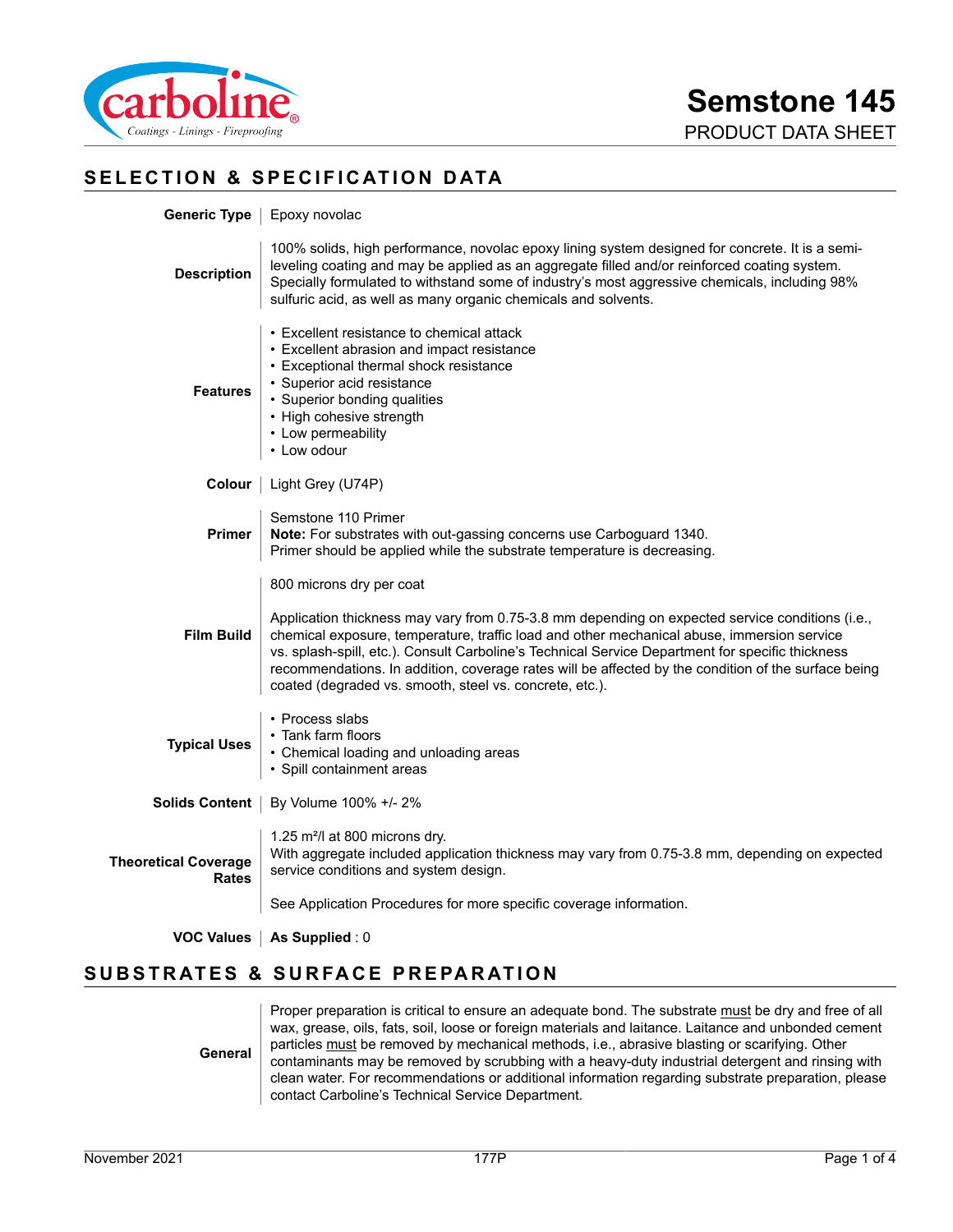

# **SUBSTRATES & SURFACE PREPARATION**

| <b>Steel</b>           | Equipment base plates, etc. to be coated along with the concrete should be abrasive blasted to a<br>near white metal finish, SSPC-SP 10 (AS 1627.4 Sa 2½), with a 35 to 50 microns anchor profile.                                                   |
|------------------------|------------------------------------------------------------------------------------------------------------------------------------------------------------------------------------------------------------------------------------------------------|
| <b>Concrete or CMU</b> | Concrete should be properly cured for 28 days and have the following characteristics:<br>Substrate tensile strength of at least 300 psi.<br>pH in the range of 7 to 11.<br>The surface must show open pores throughout and have a sandpaper texture. |

# **MIXING & THINNING**

| Premix part A for 30 seconds using a Jiffy-type mixer. Pour part B into part A and mix thoroughly for<br>Mixing $\vert$ two minutes. |
|--------------------------------------------------------------------------------------------------------------------------------------|
| <b>Ratio</b> $ $ 4:1 by volume (Part A : Part B)                                                                                     |
| Pot Life $\parallel$ 45-60 minutes at 24°C*<br>*Significantly less at elevated temperatures                                          |

# **APPLICATION PROCEDURES**

|         | <b>Broadcast Application (AFC-Broadcast)</b>                                                                                                |
|---------|---------------------------------------------------------------------------------------------------------------------------------------------|
|         | Apply a base coat at the specified thickness using a squeegee or notched trowel. For a 1.5mm                                                |
|         | system apply a 0.63mm base coat and for a 3.1mm system apply a 1.3 mm base coat. Immediately                                                |
|         | after applying the base coat begin broadcasting the aggregate until a dry appearance is achieved.                                           |
|         | Note: the use of a 20/40 mesh aggregate is recommended.                                                                                     |
|         | After the base coat has cured remove the loose aggregate. Apply a 0.25-0.38mm top coat using a                                              |
|         | squeeqee or roller.                                                                                                                         |
|         | <b>Blended Application for Horizontal Surfaces (AFC-Blended)</b>                                                                            |
|         | After mixing part A and B split the mix into two 20-litre buckets. While continuing to mix with a Jiffy<br>mixer, slowly add the aggregate. |
|         | Note: A 2:1 sand to liquid weight ratio will produce a trowel-like consistency. A 3:1 ratio will give a                                     |
|         | grout-like consistency. The use of 20/40 mesh silica aggregate is recommended.                                                              |
|         | Apply the mixture at the desired thickness using a notched trowel. After the surface has cured it                                           |
|         | must be washed with soap and water prior to re-coating.                                                                                     |
| General | <b>Blended Application for Vertical Surfaces</b>                                                                                            |
|         | When mixing a large kit, split the mix of Part A and Part B into two 20-litre buckets. While continuing                                     |
|         | to mix with a Jiffy mixer, slowly add the aggregate and thixotrope.                                                                         |
|         | The mix ratio for a vertical blended mortar will be (by volume): one part liquid to one part aggregate                                      |
|         | to a half part (or up to one part) thixotrope. The use of 80/120 mesh silica aggregate and Semstone                                         |
|         | Thixotrope D is recommended.                                                                                                                |
|         | Apply the mixture at the desired thickness using a notched trowel. After the surface has cured it                                           |
|         | must be washed with soap and water prior to re-coating.<br><b>Reinforced (AFRC-Broadcast)</b>                                               |
|         | A fiberglass scrim cloth may be added to the 3.1mm broadcast system. Apply the cloth into the                                               |
|         | base coat prior to applying the aggregate.                                                                                                  |
|         | <b>Reinforced (AFRC-Blended)</b>                                                                                                            |
|         | A fiberglass scrim cloth may be added to the 3.1mm blended system. Apply a 0.63-0.89mm base                                                 |
|         | coat and then lay the scrim cloth into the base coat.                                                                                       |
|         |                                                                                                                                             |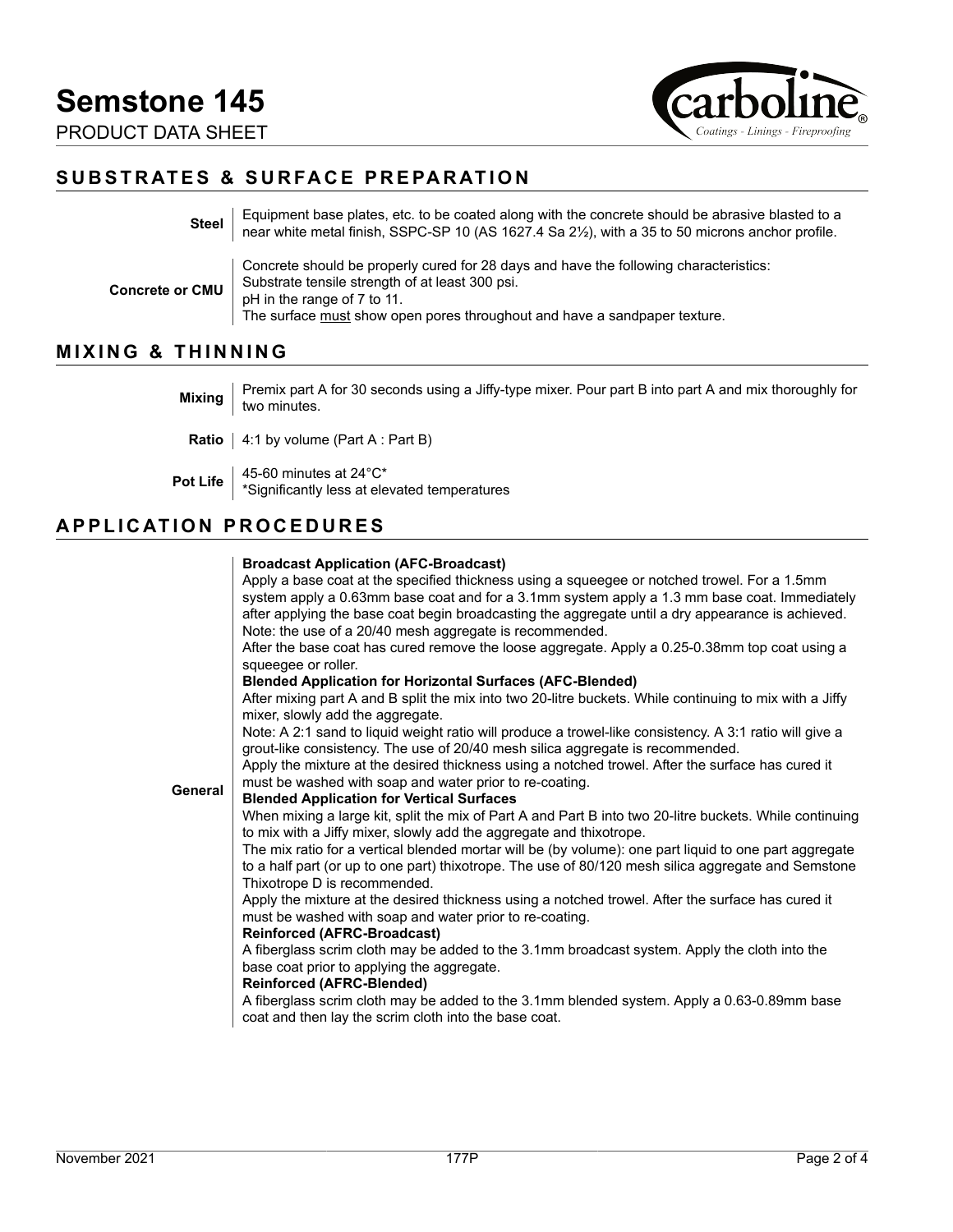

# **APPLICATION CONDITIONS**

| <b>Condition</b> | <b>Material</b>                             | <b>≅urface</b>                    | Ambient               | Humiditv<br>1u |
|------------------|---------------------------------------------|-----------------------------------|-----------------------|----------------|
| .<br>Mınımum     | (50°F<br>$\sim$                             | $I E \cap P$<br>៱៱៰៸<br>ັບ        | (50°F,<br>10°C        | $0\%$          |
| Maximum          | $(0 \cap \mathbb{C}^n)$<br>າາ∘∩<br>งบ<br>ັ້ | $100^{\circ}$<br>nnor<br>.JU<br>ັ | $(90°$ F<br>nnon<br>ັ | 90%            |

Substrate temperature should be greater than 3°C above dew point.

For optimal working conditions, substrate temperature must be between 15°C and 27°C. Measure the surface temperature with a surface thermometer. Cold areas must be heated until the slab temperature is above 10°C. This will allow the material to achieve a proper cure. Also, a cold substrate will make the material stiff and difficult to apply. Warm areas or areas in direct sunlight must be shaded or arrangements made to work during evenings or at night. A warm substrate (15-27°C) will aid in the material's workability; however, a hot substrate (27-37°C)or a substrate directly in the sun will shorten the material's working time and can cause other phenomenon such as pinholing and bubbling.

If the temperature is expected to drop below 10°C use Semstone 145 CT.

Consult Carboline Technical Service if conditions are not within the recommended guidelines.

#### **CURING SCHEDULE**

| Temp.    | Chemical      | Touch  | Firm  |
|----------|---------------|--------|-------|
| Surtace  | Service       | Drv to |       |
| 24°<br>_ | 36 H<br>Hours | Hour:  | Hours |

\*And 50% relative humidity

#### **CLEANUP & SAFETY**

**Cleanup** Thinner #76, Thinner #19 or Thinner #10 solvents are recommended for clean up of material spills. Use these materials only in strict accordance with manufacturer's recommended safety procedures. Dispose of waste materials in accordance with government regulations. **Safety** The selection of proper protective clothing and equipment will significantly reduce risk to injury. Body covering apparel, safety goggles and impermeable gloves are highly recommended.

**Ventilation** The use of a NIOSH/MSHA approved respirator using a #TC-23C-738 organic vapor or a<br>**Ventilation**  $\begin{bmatrix} 47C & 22C & 740 & 87800 \\ 47C & 22C & 740 & 878000 \\ \end{bmatrix}$ #TC-23C-740 organic vapor acid gas cartridge is mandatory. Use only with adequate ventilation.

# **PACKAGING, HANDLING & STORAGE**

| Shelf Life                        | Part A: 24 months<br>Part B: 24 months                                                                                          |
|-----------------------------------|---------------------------------------------------------------------------------------------------------------------------------|
| <b>Shipping Weight</b>            | 1 gallon kit: 5.3 kg<br><b>(Approximate)</b> 5 gallon kit: 25.7 kg                                                              |
| Storage Temperature &<br>Humidity | 10-24 $\mathrm{^{\circ}C}$<br>24 hours before application, all components should be stored at a 21-29°C to facilitate handling. |
| <b>Flash Point (Setaflash)</b>    | Part A: 77°C<br>Part B: 116°C                                                                                                   |
| <b>Storage</b>                    | Store indoors                                                                                                                   |